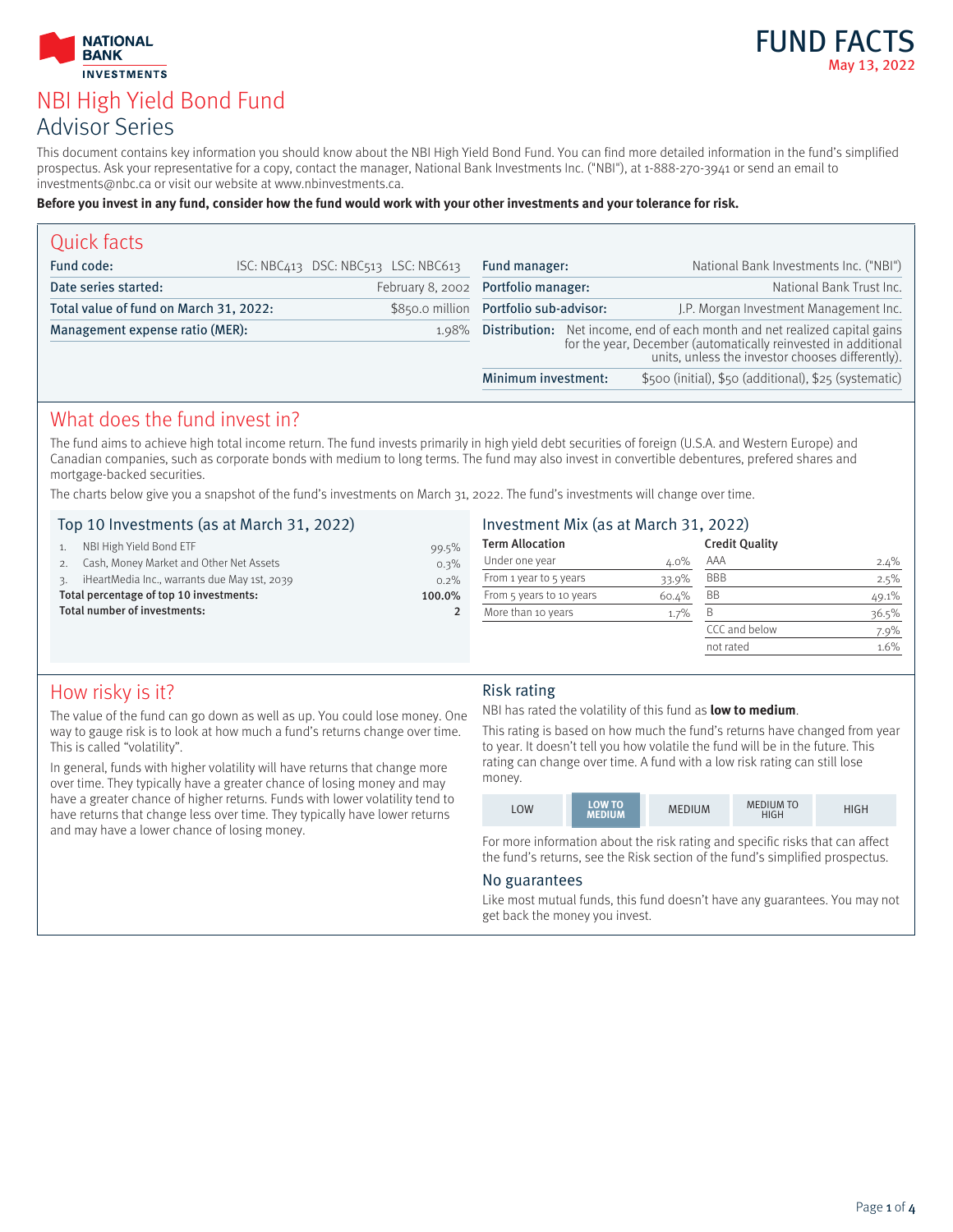

### How has the fund performed?

This section tells you how Advisor Series units of the fund have performed over the past 10 years. Returns are after expenses have been deducted. These expenses reduce the funds' returns.

#### Year-by-year returns

This chart shows how Advisor Series units of the fund performed in each of the past 10 years. The fund dropped in value in 3 of the 10 years. The range of returns and change from year to year can help you assess how risky the fund has been in the past. It does not tell you how the fund will perform in the future.



#### Best and worst 3-month returns

This table shows the best and worst returns for Advisor Series units of the fund in a 3-month period over the past 10 years. The best and worst 3-month returns could be higher or lower in the future. Consider how much of a loss you could afford to take in a short period of time.

|                    | <b>Return</b> | 3 months ending | If you invested \$1,000 at the beginning of the period |
|--------------------|---------------|-----------------|--------------------------------------------------------|
| <b>Best Return</b> | 8.5%          | May 31, 2016    | Your investment would rise to \$1,085.                 |
| Worst return       | $-14.8\%$     | March 31, 2020  | Your investment would drop to \$852.                   |

#### Average return

The annual compounded return of Advisor Series units of the fund was 3.03% over the past 10 years. If you had invested \$1,000 in this series 10 years ago, your investment would now be worth \$1,348.

| Who is this fund for?                                                                                                                                                                                                                        | A word about tax                                                                                                                                                                                                                                                                                                                                                                                                                                                                             |
|----------------------------------------------------------------------------------------------------------------------------------------------------------------------------------------------------------------------------------------------|----------------------------------------------------------------------------------------------------------------------------------------------------------------------------------------------------------------------------------------------------------------------------------------------------------------------------------------------------------------------------------------------------------------------------------------------------------------------------------------------|
| Investors who:<br>• are looking to invest for the long term (at least five years);<br>• want to diversify their investment by taking advantage of high yield<br>securities;<br>• wish to add a source of interest income to their portfolio. | In general, you'll have to pay income tax on any money you make on a<br>fund. How much you pay depends on the tax laws where you live and<br>whether or not you hold the fund in a registered plan, such as a Registered<br>Retirement Savings Plan (RRSP) or a Tax-Free Savings Account (TFSA).<br>Keep in mind that if you hold your fund in a non-registered account, fund<br>distributions are included in your taxable income, whether you get them in<br>cash or have them reinvested. |

### How much does it cost?

The following tables show the fees and expenses you could pay to buy, own and sell Advisor Series units of the fund. The fees and expenses – including any commissions – can vary among series of the fund and among funds. Higher commissions can influence representatives to recommend one investment over another. Ask about other funds and investments that may be suitable for you at a lower cost.

#### 1. Sales Charges

Only the initial sales charge option is now offered. The purchase options with deferred sales charge or low load sales charge are no longer offered except in case of switches described in the simplified prospectus. For current unitholders, the deferred charges remain payable upon redemption in accordance with the terms and conditions set out at the time of the purchase.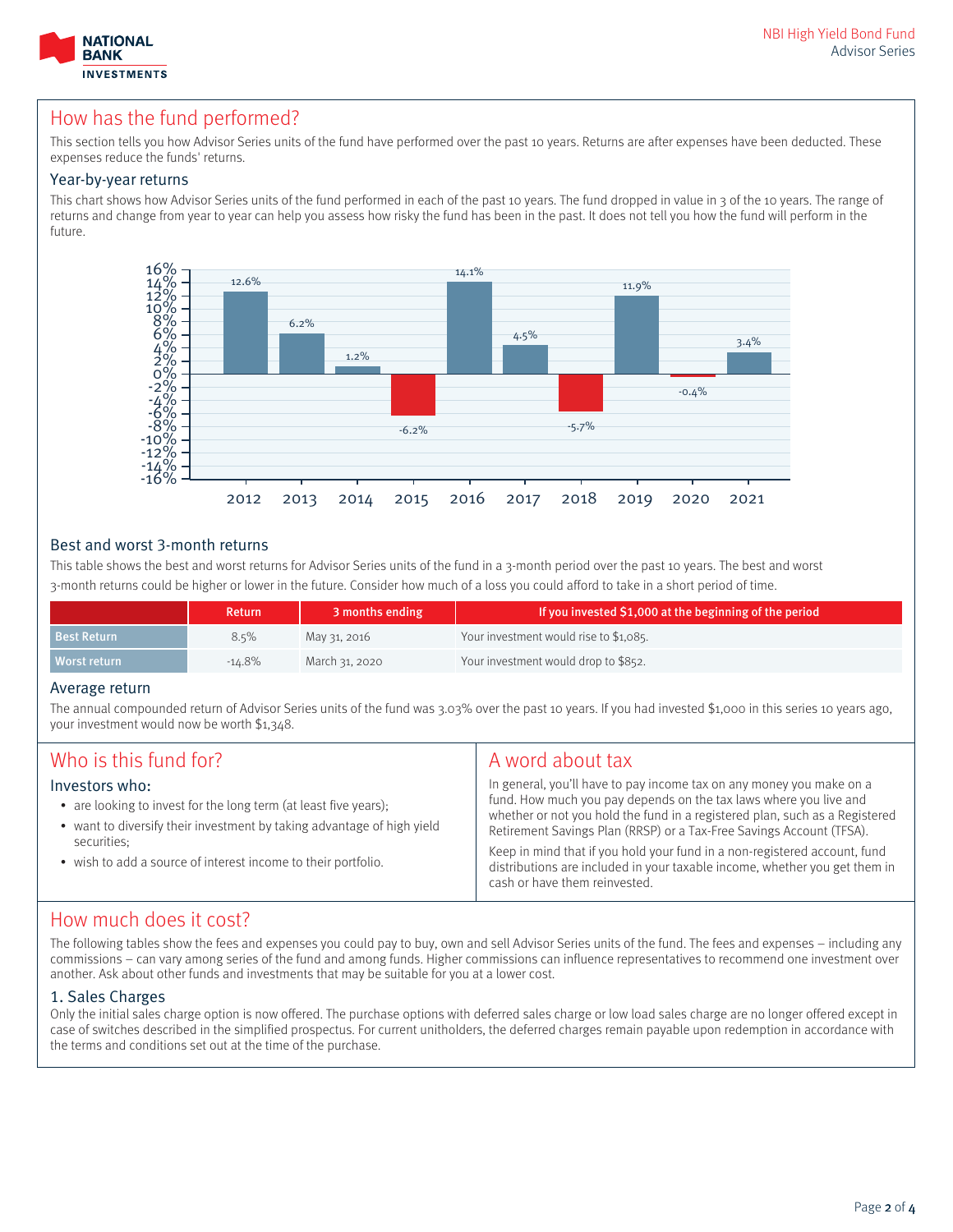

# How much does it cost? (cont'd)

| Sales charge                    | What you pay                   |                                                    |                                                                                                                                                                                                                                                                                                                                                                                                                                                                                 |  |  |
|---------------------------------|--------------------------------|----------------------------------------------------|---------------------------------------------------------------------------------------------------------------------------------------------------------------------------------------------------------------------------------------------------------------------------------------------------------------------------------------------------------------------------------------------------------------------------------------------------------------------------------|--|--|
| option                          | In percent (%)                 | In dollars (\$)                                    | <b>How it works</b>                                                                                                                                                                                                                                                                                                                                                                                                                                                             |  |  |
| <b>Initial sales</b><br>charge  | o% to 5% of the amount you buy | \$o to \$50 on every<br>\$1,000 you buy            | • You negotiate the fees with your representative.<br>• We deduct the fees from the amount you are investing and pay it to your<br>representative's firm.                                                                                                                                                                                                                                                                                                                       |  |  |
|                                 | If you sell within:            | Upon redemption                                    | • We pay your representative's firm a commission equal to 5% of the amount you                                                                                                                                                                                                                                                                                                                                                                                                  |  |  |
|                                 | 6.0%<br>1 year of buying       | \$o to \$6o on every<br>\$1,000 of units           | invest.<br>• You do not pay any fee unless you redeem your units within six years of their                                                                                                                                                                                                                                                                                                                                                                                      |  |  |
|                                 | 2 years of buying<br>5.5%      | purchased                                          | purchase.                                                                                                                                                                                                                                                                                                                                                                                                                                                                       |  |  |
|                                 | 3 years of buying<br>5.0%      |                                                    | • The redemption fees are only charged if you request the redemption of more than<br>10% of the units you hold within the same calendar year. You cannot carry forward                                                                                                                                                                                                                                                                                                          |  |  |
| <b>Deferred sales</b><br>charge | 4 years of buying<br>4.5%      | any unused free redemption units to the next year. |                                                                                                                                                                                                                                                                                                                                                                                                                                                                                 |  |  |
|                                 | 5 years of buying<br>$3.0\%$   |                                                    | • The redemption fees are based on the initial cost of your units and the amount of<br>time you hold them.<br>• The redemption fees are at a fixed rate. They are deducted from the value of the<br>units sold and goes to NBI.<br>• There are no redemption fees when you switch units for units of another NBI Fund<br>bought under the deferred sales charge option. The deferred sales charge schedule<br>will be based on the date that the original units were purchased. |  |  |
|                                 | 6 years of buying<br>1.5%      |                                                    |                                                                                                                                                                                                                                                                                                                                                                                                                                                                                 |  |  |
|                                 | After 6 years<br>$O\%$         |                                                    |                                                                                                                                                                                                                                                                                                                                                                                                                                                                                 |  |  |
|                                 |                                |                                                    |                                                                                                                                                                                                                                                                                                                                                                                                                                                                                 |  |  |
|                                 | If you sell within:            | Upon redemption                                    | • We pay your representative's firm a commission equal to 2.5% of the amount you                                                                                                                                                                                                                                                                                                                                                                                                |  |  |
|                                 | 1 year of buying<br>$3.0\%$    | \$0 to \$30 on every<br>\$1,000 of units           | invest.<br>• You do not pay any fee unless you redeem your units within three years of their                                                                                                                                                                                                                                                                                                                                                                                    |  |  |
| Low sales<br>charge             | 2 years of buying<br>2.5%      | purchased                                          | purchase.                                                                                                                                                                                                                                                                                                                                                                                                                                                                       |  |  |
|                                 | 3 years of buying<br>2.0%      |                                                    | • The redemption fees are based on the initial cost of your units and the amount of<br>time you hold them.                                                                                                                                                                                                                                                                                                                                                                      |  |  |
|                                 | $O\%$<br>After 3 years         |                                                    | • The redemption fees are at a fixed rate. They are deducted from the value of the<br>units sold and go to NBI.<br>• There are no redemption fees when you switch units for units of another NBI Fund                                                                                                                                                                                                                                                                           |  |  |
|                                 |                                |                                                    | bought under the low sales charge option. The low sales charge schedule will be<br>based on the date that the original units were purchased.                                                                                                                                                                                                                                                                                                                                    |  |  |

#### 2. Fund expenses

You don't pay these expenses directly. They affect you because they reduce the fund's returns. As of December 31, 2021, the fund's expenses were 1.99% of its value. This equals \$19.90 for every \$1,000 invested.

|                                                                                                                                                                                                                                                                                             | Annual rate (as a % of the fund's value) |
|---------------------------------------------------------------------------------------------------------------------------------------------------------------------------------------------------------------------------------------------------------------------------------------------|------------------------------------------|
| Management expense ratio (MER)<br>This is the total of the fund's management fee (including the trailing commission) and operating expenses (including<br>fixed rate administration fee). NBI waived some of the fund's expenses. If it had not done so, the MER would have been<br>higher. | 1.98%                                    |
| Trading expense ratio (TER)<br>These are the fund's trading costs.                                                                                                                                                                                                                          | 0.01%                                    |
| <b>Fund Expenses</b>                                                                                                                                                                                                                                                                        | 1.99%                                    |